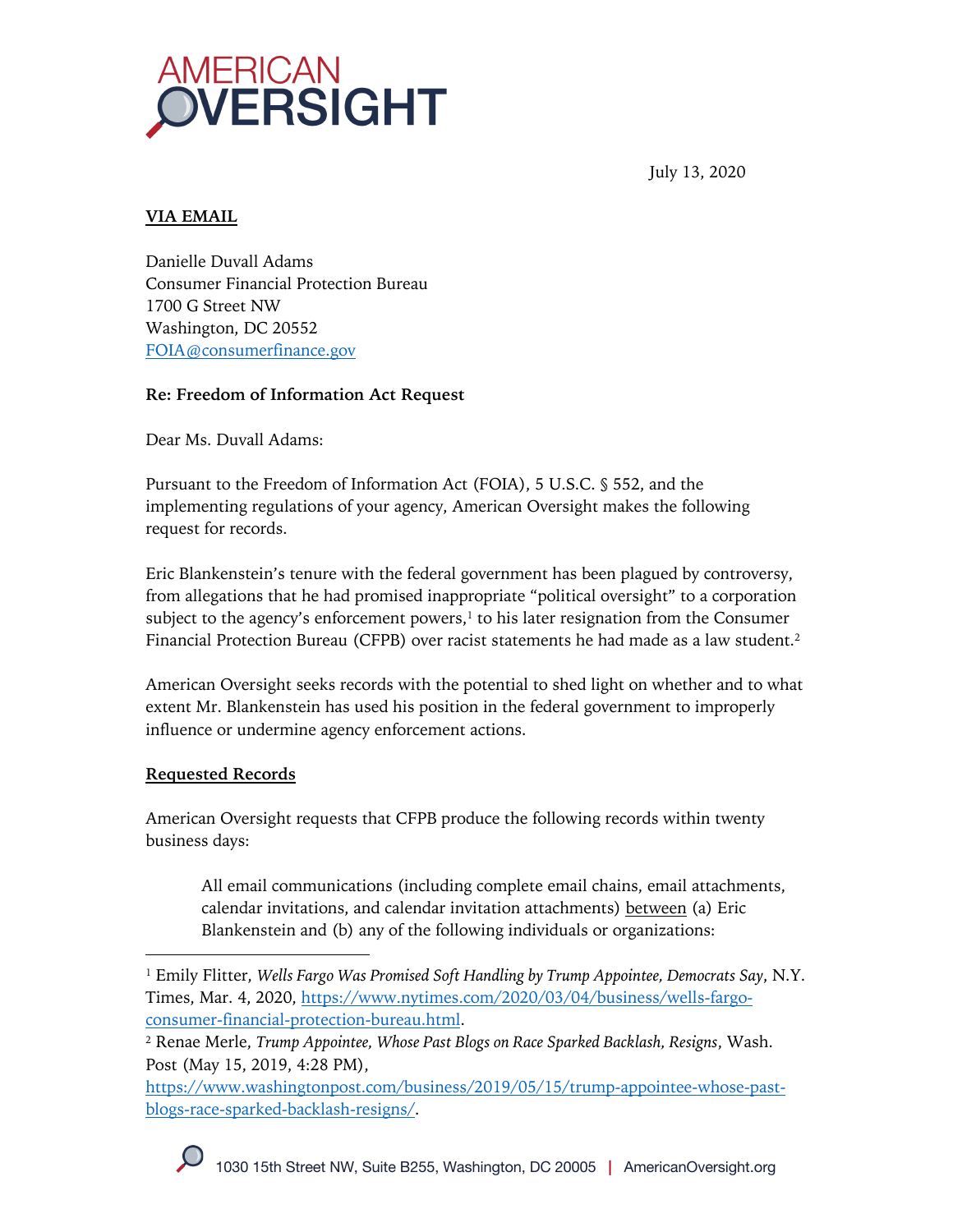- a. C. Allen Parker
- b. Timothy J. Sloan
- c. Michael Loughlin
- d. Wells Fargo (@wellsfargo.com)
- e. JPMorgan Chase (@jpmorgan.com, @chase.com, @jpmchase.com)
- f. Bank of America (@bofa.com, @bofaml.com, @bankofamerica.com)
- g. Citigroup (@citi.com, @citigroup.com)
- h. Deutsche Bank (@db.com)
- i. U.S. Bank/U.S. Bancorp (@usbank.com)
- j. BB&T (@bbt.com, @bbandt.com)
- k. SunTrust (@suntrust.com)
- l. PNC Bank (@pnc.com)
- m. TD Bank (@td.com)
- n. Capital One (@capitalone.com)

Please provide all responsive records from December 1, 2017, through May 31, 2019.

Please note that American Oversight does not seek, and that this request specifically excludes, the initial mailing of news clips or other mass-distribution emails. However, subsequent communications forwarding such emails are responsive to this request. In other words, for example, if Mr. Blankenstein received a mass-distribution newsletter from one of the listed email domains, that initial email would not be responsive to this request. However, if Mr. Blankenstein forwarded that email to another individual with his own commentary, that subsequent message would be responsive to this request and should be produced.

#### **Fee Waiver Request**

In accordance with 5 U.S.C.  $\S$  552(a)(4)(A)(iii) and your agency's regulations, American Oversight requests a waiver of fees associated with processing this request for records. The subject of this request concerns the operations of the federal government, and the disclosures will likely contribute to a better understanding of relevant government procedures by the general public in a significant way. Moreover, the request is primarily and fundamentally for non-commercial purposes.

American Oversight requests a waiver of fees because disclosure of the requested information is "in the public interest because it is likely to contribute significantly to public understanding of operations or activities of the government."<sup>3</sup> The public has a significant interest in whether and to what extent corporate interests have received favorable treatment by political appointees overseeing agencies charged with regulating those corporations. Records with the potential to shed light on this issue would contribute

 $3\,5$  U.S.C.  $\S$  552(a)(4)(A)(iii).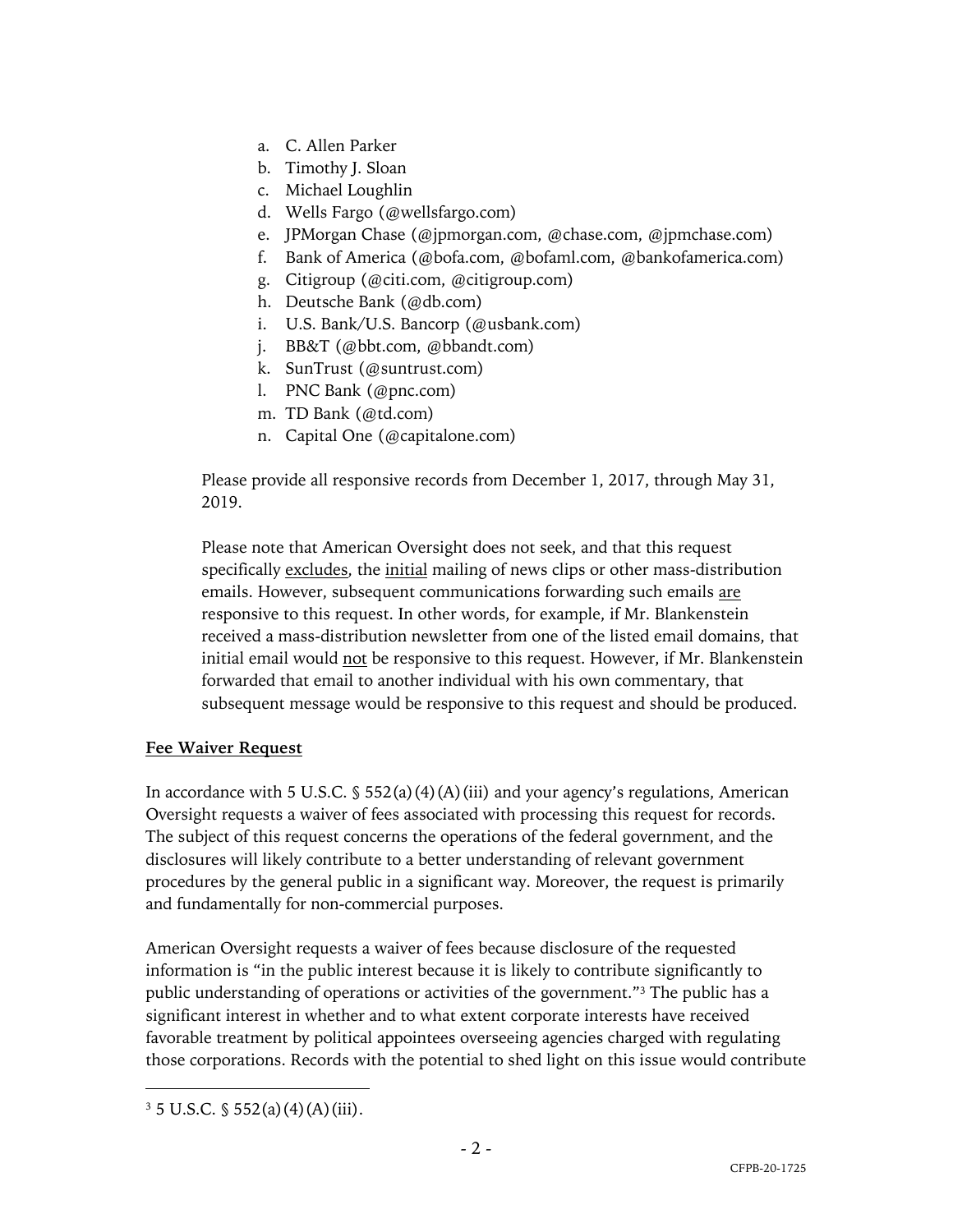significantly to public understanding of operations of the federal government, including whether and to what extent Mr. Blankenstein used his position with the federal government to undermine the enforcement of laws and regulations designed to protect members of the public. American Oversight is committed to transparency and makes the responses agencies provide to FOIA requests publicly available, and the public's understanding of the government's activities would be enhanced through American Oversight's analysis and publication of these records.

This request is primarily and fundamentally for non-commercial purposes.<sup>4</sup> As a  $501(c)(3)$ nonprofit, American Oversight does not have a commercial purpose and the release of the information requested is not in American Oversight's financial interest. American Oversight's mission is to promote transparency in government, to educate the public about government activities, and to ensure the accountability of government officials. American Oversight uses the information gathered, and its analysis of it, to educate the public through reports, press releases, or other media. American Oversight also makes materials it gathers available on its public website and promotes their availability on social media platforms, such as Facebook and Twitter.5

American Oversight has also demonstrated its commitment to the public disclosure of documents and creation of editorial content through numerous substantive analyses posted to its website.<sup>6</sup> Examples reflecting this commitment to the public disclosure of documents and the creation of editorial content include the posting of records related to an ethics waiver received by a senior Department of Justice attorney and an analysis of what those records demonstrated regarding the Department's process for issuing such waivers;<sup>7</sup> posting records received as part of American Oversight's "Audit the Wall" project to gather and analyze information related to the administration's proposed construction of a barrier along the U.S.-Mexico border, and analyses of what those records reveal;<sup>8</sup> posting records regarding potential self-dealing at the Department of Housing &

<sup>5</sup> American Oversight currently has approximately 15,600 page likes on Facebook and 104,200 followers on Twitter. American Oversight, Facebook,

<sup>4</sup> *See id.*

https://www.facebook.com/weareoversight/ (last visited July 9, 2020); American Oversight (@weareoversight), Twitter, https://twitter.com/weareoversight (last visited July 9, 2020).

<sup>6</sup> *News*, American Oversight, https://www.americanoversight.org/blog.

<sup>7</sup> *DOJ Records Relating to Solicitor General Noel Francisco's Recusal*, American Oversight, https://www.americanoversight.org/document/doj-civil-division-response-noel-franciscocompliance; *Francisco & the Travel Ban: What We Learned from the DOJ Documents*, American Oversight, https://www.americanoversight.org/francisco-the-travel-ban-what-we-learnedfrom-the-doj-documents.

<sup>8</sup> *See generally Audit the Wall*, American Oversight,

https://www.americanoversight.org/investigation/audit-the-wall; *see, e.g.*, *Border Wall Investigation Report: No Plans, No Funding, No Timeline, No Wall*, American Oversight,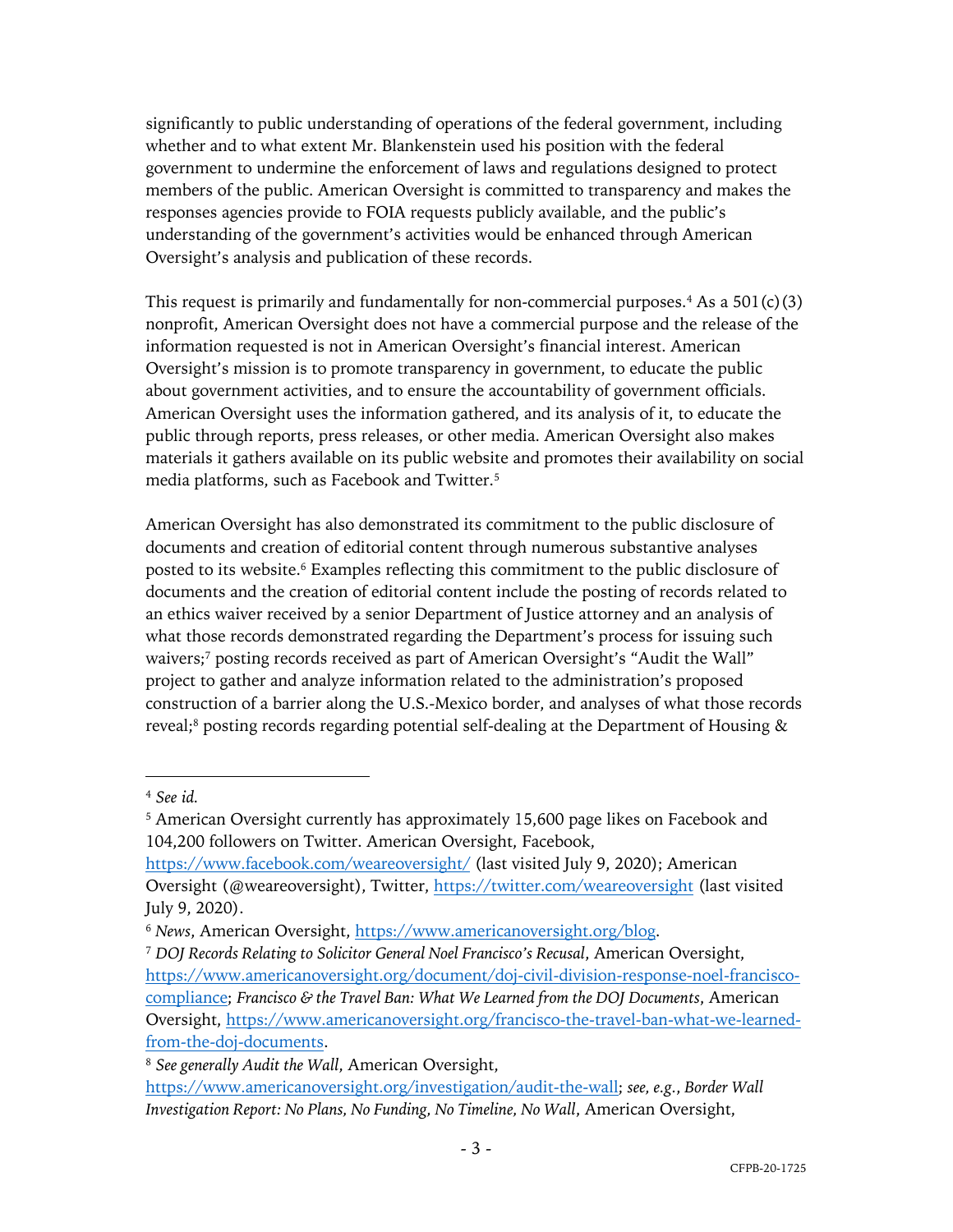Urban Development and related analysis;<sup>9</sup> posting records and analysis relating to the federal government's efforts to sell nuclear technology to Saudi Arabia;<sup>10</sup> and posting records and analysis regarding the Department of Justice's decision in response to demands from Congress to direct a U.S. Attorney to undertake a wide-ranging review and make recommendations regarding criminal investigations relating to the President's political opponents and allegations of misconduct by the Department of Justice itself and the Federal Bureau of Investigation.<sup>11</sup>

Accordingly, American Oversight qualifies for a fee waiver.

### **Guidance Regarding the Search & Processing of Requested Records**

In connection with its request for records, American Oversight provides the following guidance regarding the scope of the records sought and the search and processing of records:

- Please search all locations and systems likely to have responsive records, regardless of format, medium, or physical characteristics.
- Our request for records includes any attachments to those records or other materials enclosed with those records when they were previously transmitted. To the extent that an email is responsive to our request, our request includes all prior messages sent or received in that email chain, as well as any attachments to the email.
- Please search all relevant records or systems containing records regarding agency business. Do not exclude records regarding agency business contained in files, email accounts, or devices in the personal custody of your officials, such as personal email accounts or text messages. Records of official business conducted using unofficial systems or stored outside of official files are subject to the Federal Records Act and FOIA.12 It is not adequate to rely on policies and procedures that require officials to move such information to official systems within a certain

https://www.americanoversight.org/border-wall-investigation-report-no-plans-nofunding-no-timeline-no-wall.

<sup>9</sup> *Documents Reveal Ben Carson Jr.'s Attempts to Use His Influence at HUD to Help His Business*, American Oversight, https://www.americanoversight.org/documents-reveal-ben-carson-jrs-attempts-to-use-his-influence-at-hud-to-help-his-business.

<sup>10</sup> *Investigating the Trump Administration's Efforts to Sell Nuclear Technology to Saudi Arabia*, American Oversight, https://www.americanoversight.org/investigating-the-trumpadministrations-efforts-to-sell-nuclear-technology-to-saudi-arabia.

<sup>11</sup> *Sessions' Letter Shows DOJ Acted on Trump's Authoritarian Demand to Investigate Clinton*, American Oversight, https://www.americanoversight.org/sessions-letter.

<sup>12</sup> *See Competitive Enter. Inst. v. Office of Sci. & Tech. Policy*, 827 F.3d 145, 149–50

<sup>(</sup>D.C. Cir. 2016); *cf. Judicial Watch, Inc. v. Kerry*, 844 F.3d 952, 955–56 (D.C. Cir. 2016).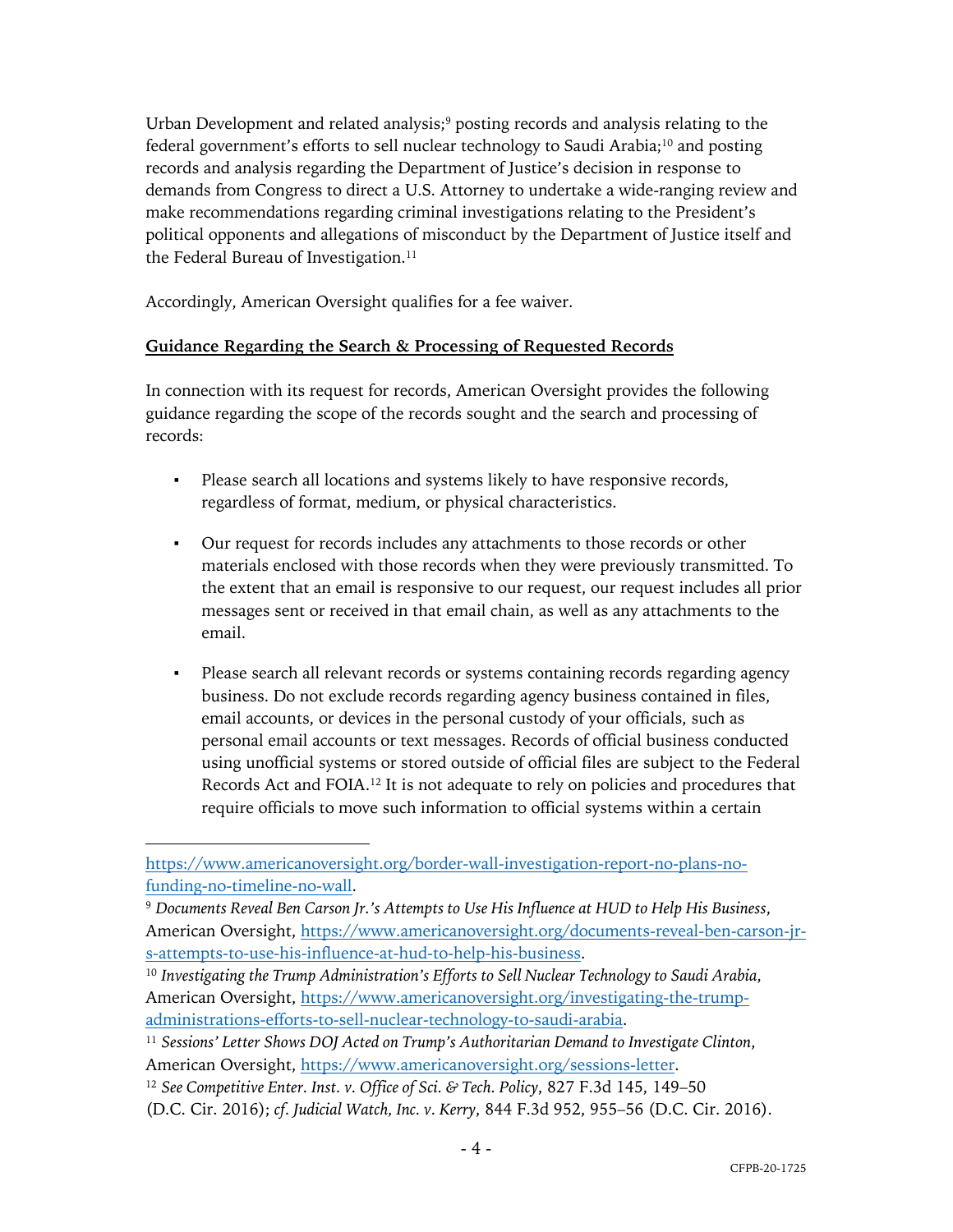period of time; American Oversight has a right to records contained in those files even if material has not yet been moved to official systems or if officials have, by intent or through negligence, failed to meet their obligations.<sup>13</sup>

- Please use all tools available to your agency to conduct a complete and efficient search for potentially responsive records. Agencies are subject to government-wide requirements to manage agency information electronically,<sup>14</sup> and many agencies have adopted the National Archives and Records Administration (NARA) Capstone program, or similar policies. These systems provide options for searching emails and other electronic records in a manner that is reasonably likely to be more complete than just searching individual custodian files. For example, a custodian may have deleted a responsive email from his or her email program, but your agency's archiving tools may capture that email under Capstone. At the same time, custodian searches are still necessary; agencies may not have direct access to files stored in .PST files, outside of network drives, in paper format, or in personal email accounts.
- In the event some portions of the requested records are properly exempt from disclosure, please disclose any reasonably segregable non-exempt portions of the requested records. If a request is denied in whole, please state specifically why it is not reasonable to segregate portions of the record for release.
- Please take appropriate steps to ensure that records responsive to this request are not deleted by the agency before the completion of processing for this request. If records potentially responsive to this request are likely to be located on systems where they are subject to potential deletion, including on a scheduled basis, please take steps to prevent that deletion, including, as appropriate, by instituting a litigation hold on those records.

## **Conclusion**

If you have any questions regarding how to construe this request for records or believe that further discussions regarding search and processing would facilitate a more efficient production of records of interest to American Oversight, please do not hesitate to contact American Oversight to discuss this request. American Oversight welcomes an opportunity to discuss its request with you before you undertake your search or incur search or

<sup>13</sup> *See Competitive Enter. Inst. v. Office of Sci. & Tech. Policy*, No. 14-cv-765, slip op. at 8 (D.D.C. Dec. 12, 2016).

<sup>&</sup>lt;sup>14</sup> Presidential Memorandum—Managing Government Records, 76 Fed. Reg. 75,423 (Nov. 28, 2011), https://obamawhitehouse.archives.gov/the-press-

office/2011/11/28/presidential-memorandum-managing-government-records; Office of Mgmt. & Budget, Exec. Office of the President, Memorandum for the Heads of Executive Departments & Independent Agencies, "Managing Government Records Directive," M-12- 18 (Aug. 24, 2012), https://www.archives.gov/files/records-mgmt/m-12-18.pdf.